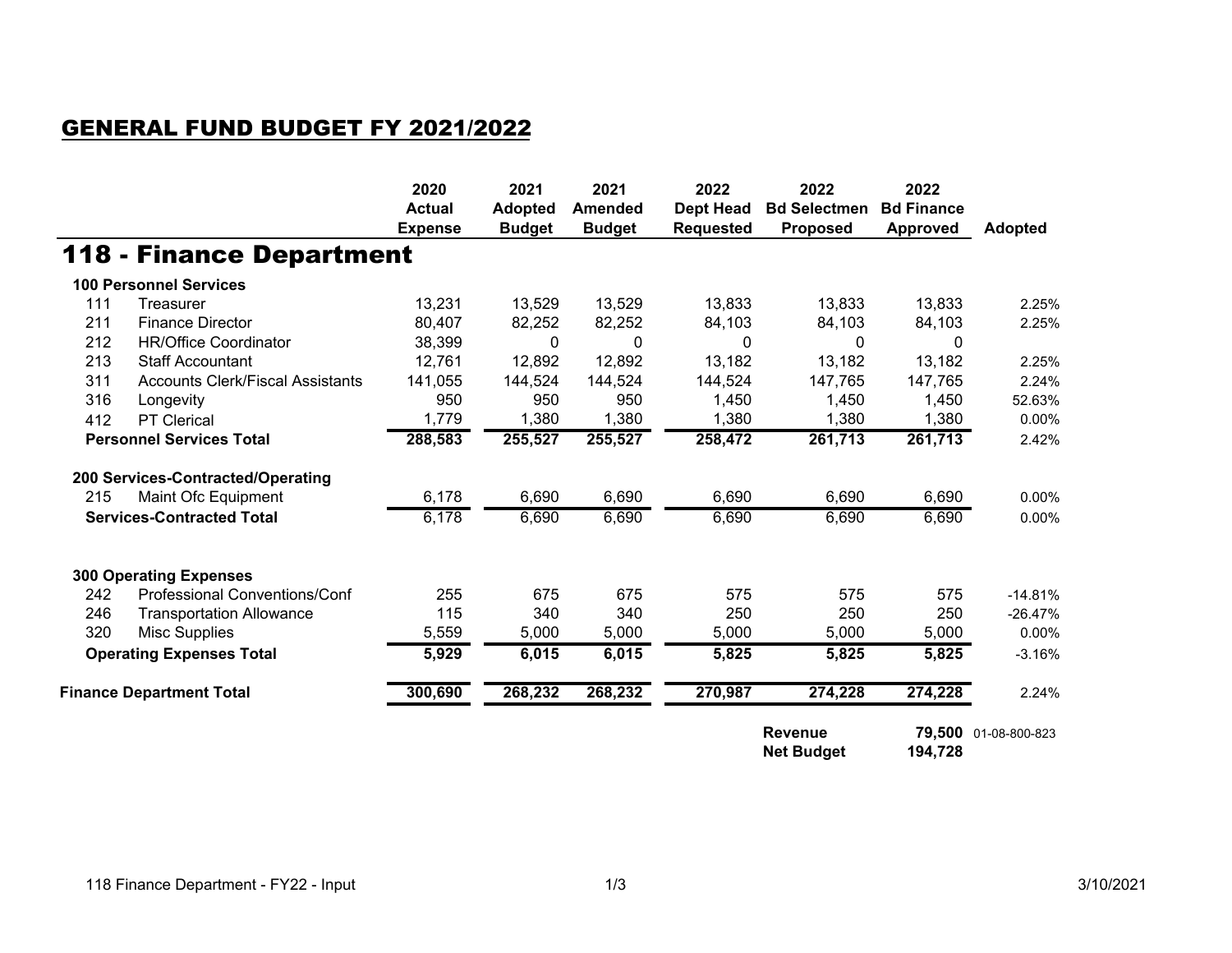## TOWN OF EAST LYME

## FY 2021/2022

| Dept No.                                         | 118                          | <b>Budget Input</b><br>26-Apr-21                                                                                                                                                                                                                                                                                                                                                                                                                                                     |  |  |
|--------------------------------------------------|------------------------------|--------------------------------------------------------------------------------------------------------------------------------------------------------------------------------------------------------------------------------------------------------------------------------------------------------------------------------------------------------------------------------------------------------------------------------------------------------------------------------------|--|--|
| <b>Dept Name</b><br><b>Account</b>               | <b>Finance Dept</b><br>21/22 |                                                                                                                                                                                                                                                                                                                                                                                                                                                                                      |  |  |
| <b>Description</b><br>Acct.                      | <b>Budget</b>                | <b>Supporting Description of Activity</b>                                                                                                                                                                                                                                                                                                                                                                                                                                            |  |  |
| <b>100 Personnel Services</b>                    |                              |                                                                                                                                                                                                                                                                                                                                                                                                                                                                                      |  |  |
| 111<br>Treasurer                                 | 13,833                       | Elected part-time position. 2021/22 COLA's of 2.25% approved by BoS 1/20/21.                                                                                                                                                                                                                                                                                                                                                                                                         |  |  |
| <b>Finance Director</b><br>211                   | 84,103                       | Department Head, non-union position. 2021/2 COLA of 2.25% approved by BoS on 1/20/21. Salary is<br>subsidized 40% by the Water (Fund 7) and Sewer Department (Fund 6) budgets.                                                                                                                                                                                                                                                                                                       |  |  |
| Human<br>212<br>Resources/Finance<br>Coordinator | 0                            | Moved to department 106                                                                                                                                                                                                                                                                                                                                                                                                                                                              |  |  |
| 213<br><b>Staff Accountant</b>                   | 13,182                       | The primary responsibility of the staff accountant is to perform the bank anc tax collection<br>reconciliations. Funded at 8 hours per week. This was a previous Audit recommendation. 2.25%<br>COLA approved by BoS on 1/20/21.                                                                                                                                                                                                                                                     |  |  |
| 311<br><b>Accounts Clerk</b>                     | 147,765                      | Includes funding for three full time positions: Fiscal Assistant/Payroll (37.5 hours), Fiscal<br>Assistant/Revenue (37.5 hours) and Accounts Clerk/Accounts Payable (current 30 hours, requesting<br>32.5 hours). All positions are in UPSEU United Public Service Employees Union Contract through<br>6/30/21 a successor agreement to be negotiated. Annual salaries are \$52,962 \$52,962 and \$38,600<br>respectively. BoS updated UPSEU one year contract extension 2.25% COLA. |  |  |
| 316<br>Longevity                                 | 1,450                        | Per section 16.1 of union contract. One employee (20 to 24 years of employment) \$550, one<br>employee (15 to 19 years of employment) \$350. Non-affiliated \$550.                                                                                                                                                                                                                                                                                                                   |  |  |
| <b>PT Clerical</b><br>412                        | 1,380                        | To have funding available to obtain additional assistance when payroll staff person is on vacation.  In<br>addition, with an accounting software update there may be need for additional hours of work.                                                                                                                                                                                                                                                                              |  |  |
| nel Services Total                               | 261,713.                     |                                                                                                                                                                                                                                                                                                                                                                                                                                                                                      |  |  |